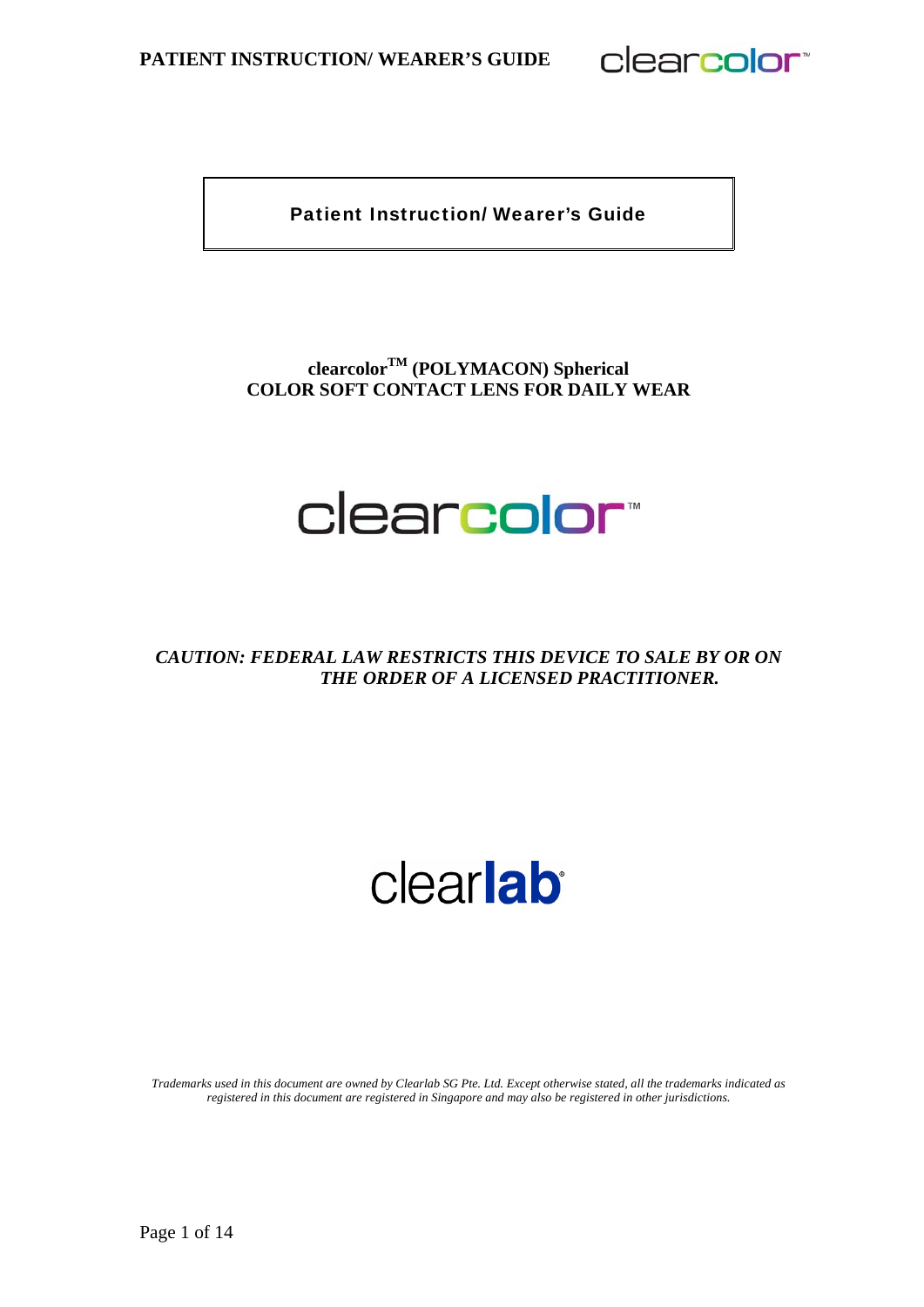clearcolor<sup>®</sup>

#### **Table of Contents**

Patient/Practitioner Information Introduction Wearing Restrictions and Indications Contraindications (REASONS NOT TO USE) Warnings **Precautions** Adverse Reactions Personal Cleanliness and Lens Handling Before Handling Your Lens Handling and Placing the Lens on the eye Removing the Lens Caring for your Lens Basic Instructions Lens Deposits and Use of enzymatic Cleaner Lens Case Cleaning and Maintenance Care for a Sticking (non-moving) Lens Care for a Dried out (dehydrated) dry Lens Chemical (Not Heat) Disinfection Emergencies When to call your practitioner Instructions for Monovision Wearer Recommended Lens Care Products Wearing Schedule Appointment Schedule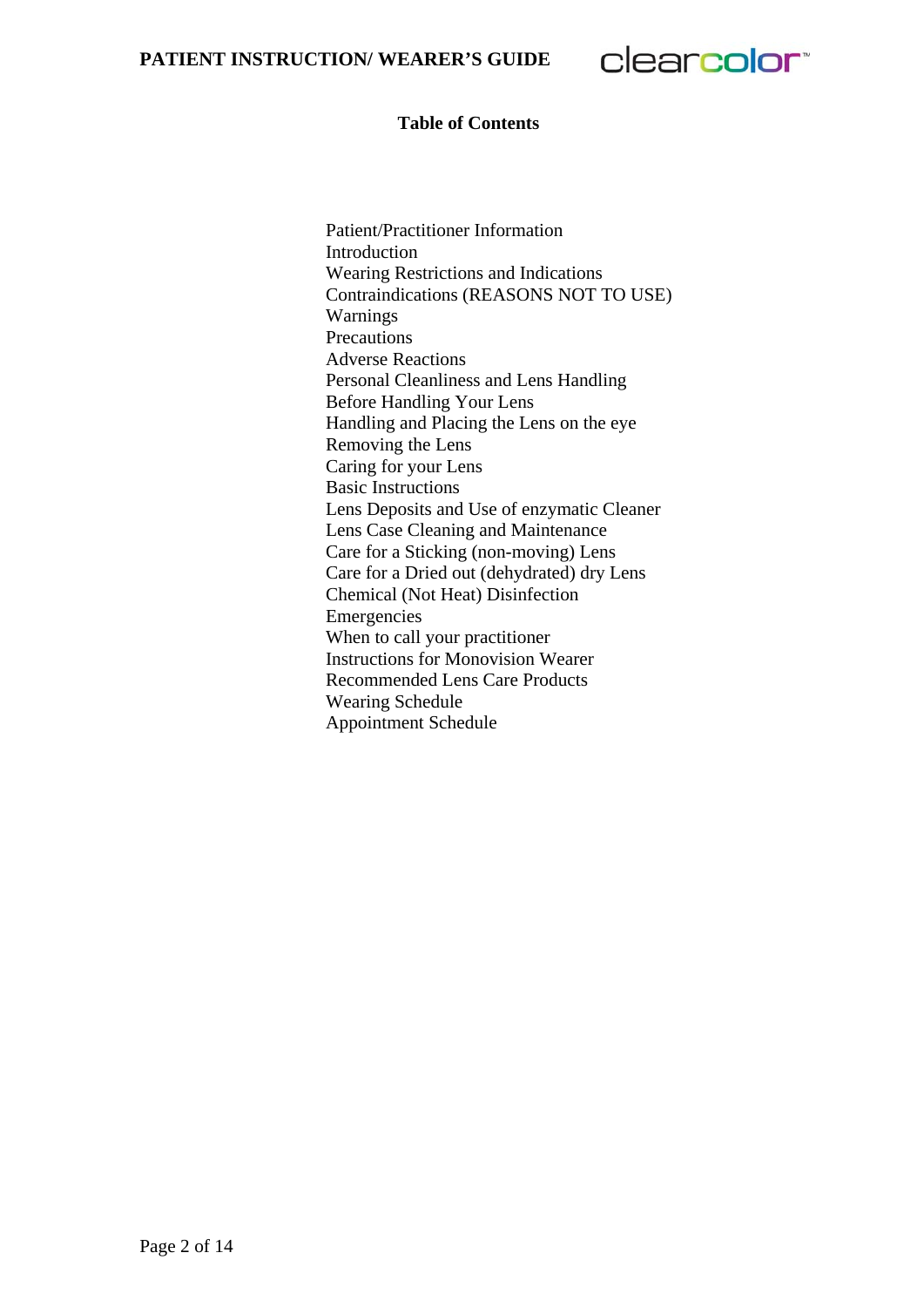

## **CONGRATULATIONS**

You have just received your new **clearcolor**<sup>TM</sup> (polymacon) Color Soft Contact Lens. This booklet has been prepared to help you care for it. Please read it carefully and follow the instructions so that you receive full satisfaction from your lens.

| <b>Rewetting Solution</b> | <u> 2008 - Jan Samuel Barbara, margaret e popularista e popularista e popularista e popularista e popularista e</u>                                                                                                                  |
|---------------------------|--------------------------------------------------------------------------------------------------------------------------------------------------------------------------------------------------------------------------------------|
|                           |                                                                                                                                                                                                                                      |
| <b>TELEPHONE</b>          | <u> : a construction de la construction de la construction de la construction de la construction de la construction de la construction de la construction de la construction de la construction de la construction de la constru</u> |
| <b>ADDRESS</b>            | <u> 2000 - Jan James James Jan James James Jan James James Jan James James Jan James James Jan Jan James Jan Jan</u>                                                                                                                 |
| <b>PRACTITIONER</b>       | $\ddot{\cdot}$ . The contract of the contract of the contract of the contract of the contract of the contract of the contract of the contract of the contract of the contract of the contract of the contract of the contract of th  |

#### **WEARING AND APPOINTMENT SCHEDULE**

#### **Prescribed Wearing Schedule**

| Day | <b>Wearing Time (Hours)</b> | Day | <b>Wearing Time (Hours)</b> |
|-----|-----------------------------|-----|-----------------------------|
|     |                             |     |                             |
|     |                             |     |                             |
|     |                             | 10  |                             |
|     |                             |     |                             |
|     |                             |     |                             |
| h   |                             | 13  |                             |
|     |                             | 14  |                             |
|     |                             |     |                             |

#### **APPOINTMENT SCHEDULE**

Your appointments are on:

Minimum number of hours lenses to be worn at time of appointment:

| <b>Month:</b> | Year: |
|---------------|-------|
| Time:         | Day:  |
|               |       |
| <b>Month:</b> | Year: |
| Time:         | Day:  |
|               |       |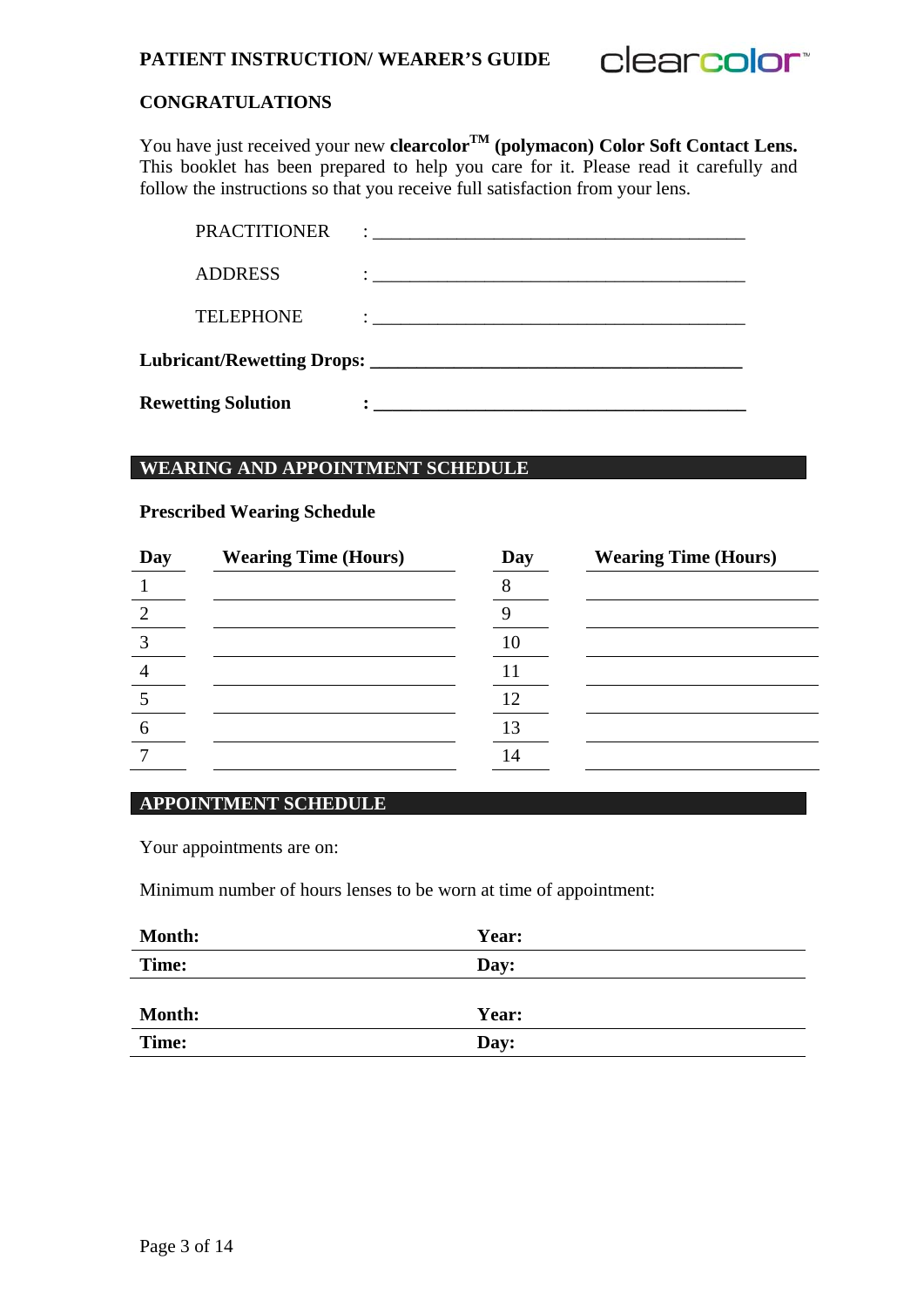

## **INTRODUCTION**

With your decision to wear soft (hydrophilic) contact lens, you have joined a growing number of people who are discovering new pleasures from this important advance in vision correction.

Your **clearcolorTM (polymacon) Color Soft Contact Lens** is made of a stable, inert, highly purified, hydrophilic (water absorbing) polymer with properties different from conventional rigid lens. Cast-molded front curve and lathe-cut back surface to optical precision in the dry state, your lens hold these qualities in the soft, moist state in which they are suited for your use. Kept moist by the tears in your eyes, the lens is soft and comfort can be immediate. You are cautioned, however, to follow the initial wearing time schedule prescribed by your practitioner and not to overwear the lens simply because they remain comfortable. Your eye care practitioner will determine your appropriate wearing schedule.

Although soft and pliable, your lens is strong and durable. The life of your **clearcolorTM (polymacon) Color Soft Contact Lens** will depend to a large extent on how you handle and care for them. As with all precision devices, proper use will assure you the benefits of convenience, comfort, and confidence in your lens.

Read this Wearer's Guide carefully. It contains the information you need to know to wear, handle, and care for your **clearcolorTM (polymacon) Color Soft Contact Lens.** If you are in doubt about any instructions, request clarification from your eye care practitioner.

#### **WEARING RESTRICTIONS and INDICATIONS:**

The **clearcolorTM (polymacon) Color Soft Contact Lens** for daily wear are indicated for the correction of visual acuity (except plano lens) in aphakic and not aphakic persons with non-diseased eyes with myopia or hyperopia. The lens may be worn by persons who exhibit refractive astigmatism of 0.50 diopters or less where the astigmatism does not interfere with visual acuity. The lens is available clear or tinted and may be used to enhance or alter the apparent color of the eye.

Eye care practitioners may prescribe the above lenses for frequent/planned replacement wear, with cleaning disinfection and scheduled replacement. When prescribed for frequent/planned replacement wear, the lens may be disinfected using a chemical disinfecting system.

The **clearcolorTM (polymacon) Color Soft Contact Lens** described in this booklet should be removed from your eyes for routine cleaning and disinfecting daily as prescribed by your eye care practitioner.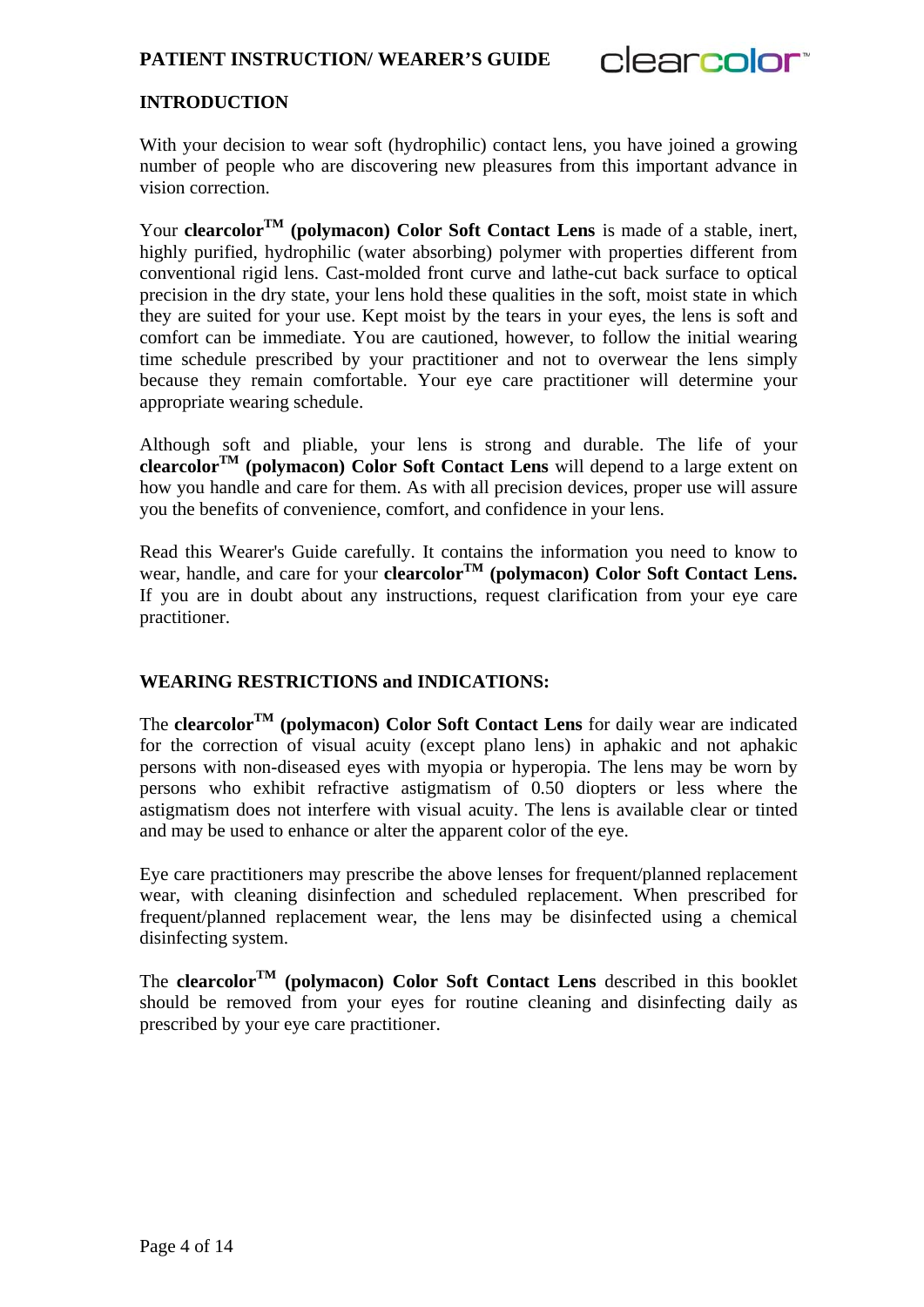clearcolor<sup>®</sup>

DO NOT WEAR YOUR **clearcolorTM (polymacon) COLOR SOFT CONTACT LENS** WHILE SLEEPING.

## **CONTRAINDICATIONS (REASONS NOT TO USE)**

DO NOT USE the **clearcolorTM (polymacon) Color Soft Contact Lens** when any of the following conditions exist:

- Acute and subacute inflammation or infection of the anterior chamber of the eye.
- Any eye disease, injury, or abnormality that affects the cornea, conjunctiva, or eyelids.
- Severe insufficiency of lacrimal secretion (dry eyes).
- Corneal hypoesthesia (reduced corneal sensitivity), if not-aphakic.
- Any systemic disease that may affect the eye or be exaggerated by wearing contact lens.
- Allergic reactions of ocular surfaces or adnexa that may be induced or exaggerated by wearing contact lens or use of contact lens solutions.
- Allergy to any ingredient, such as mercury or thimerosal, in a solution which is to be used to care for the **clearcolor**<sup> $TM$ </sup> (polymacon) **Color Soft Contact Lens**.
- Any active corneal infection (bacterial, fungi, or viral)
- If eyes become red or irritated.
- Patients unable to follow lens care regimen or unable to obtain assistance to do so.

## **WARNINGS**

- PROBLEMS WITH CONTACT LENS AND LENS CARE PRODUCTS COULD RESULT IN SERIOUS INJURY TO THE EYE, It is essential that you follow your eye care practitioner's direction and all labeling instructions for proper use of lens and lens care products, including the lens case. EYE PROBLEMS, INCLUDING CORNEAL ULCERS, CAN DEVELOP RAPIDLY AND LEAD TO LOSS OF VISION; THEREFORE, IF YOU EXPERIENCE EYE DISCOMFORT, EXCESSIVE TEARING, VISION CHANGES, OR REDNESS OF THE EYE, IMMEDIATELY REMOVE YOUR LENS AND PROMPTLY CONTACT YOUR EYECARE PRACTITIONER.
- Daily wear lenses are not indicated for overnight wear, and you are instructed not to wear the **clearcolor<sup>TM</sup>** (polymacon) **Color** Soft **Contact Lens** while sleeping. Clinical studies have shown that the risk of serious adverse reactions is increased when these lens are worn overnight.
- Studies have shown that contact lens wearers who are smokers have a higher incidence of adverse reactions than nonsmokers do.

#### **PRECAUTIONS**

 Different solutions cannot always be used together, and not all solutions are safe for use with all lens. Use only recommended solutions that are fresh and sterile.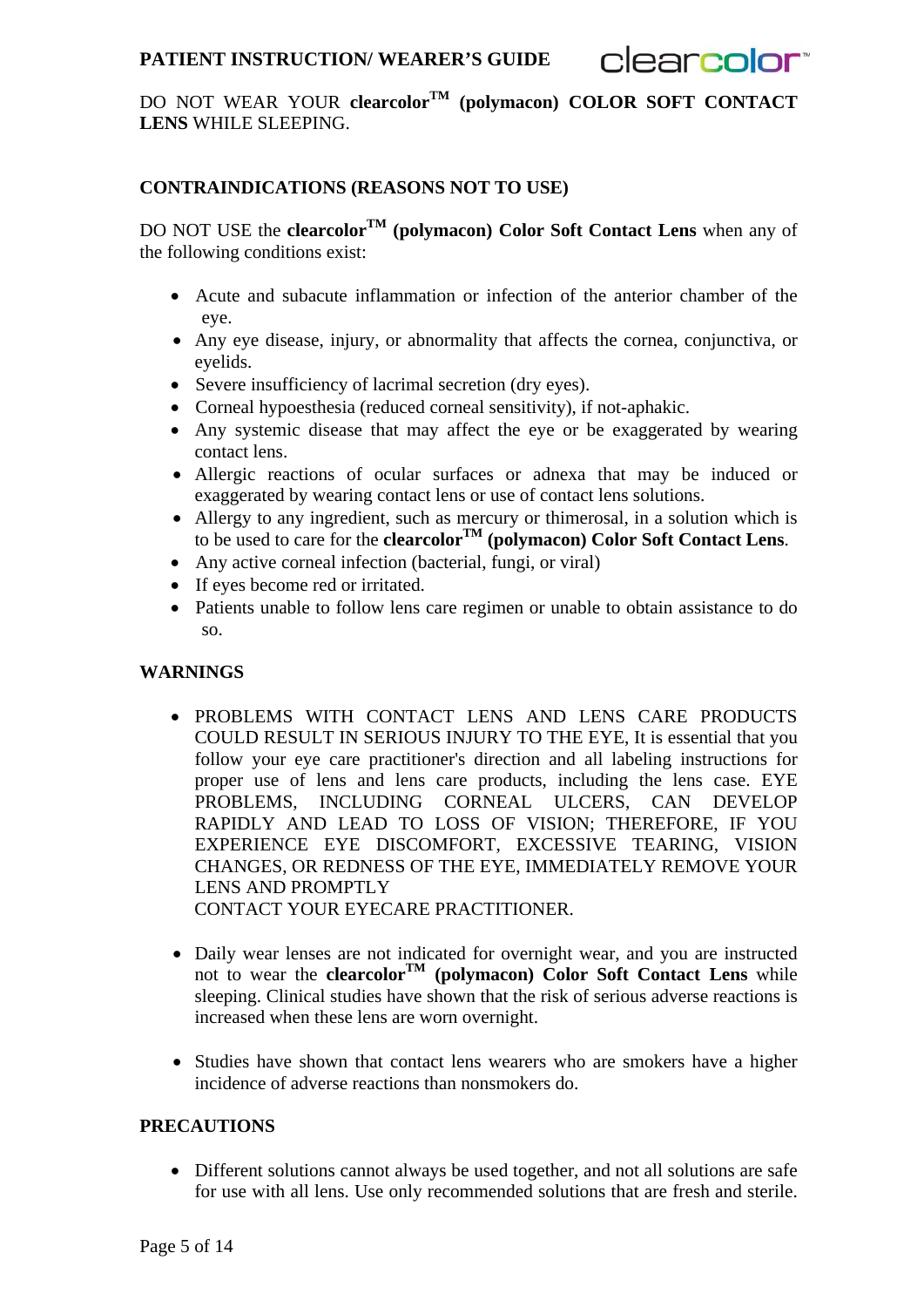

Never use solutions recommended for conventional hard contact lens only. Chemical disinfection solutions should not be used with heat unless specifically indicated on product labeling for use in both heat and chemical disinfection. Always use FRESH, STERILE UNEXPIRED lens care solutions. Always follow directions in the package inserts for the use of contact lens solutions. Sterile unpreserved solutions, when used should be discarded after the time specified in the labeling directions.

- **Do not** use saliva or anything other than the recommended solution for lubricating or rewetting lens. Always keep the lens completely immersed in the recommended storage solution when the lens is not being worn (stored). Prolonged periods of drying will damage the lens. Follow the lens care directions for care for a dried out (dehydrated) dry lens if the lens surface does become dried out.
- If the lens sticks (stops moving) on the eye, follow the recommended directions on care for sticking lens. The lens should move freely on the eye for the continued health of the eye. If non-movement of the lens continues, the patient should be instructed to IMMEDIATELY consult his or her eye care practitioner.
- Always wash and rinse hands before handling lens. Do not get cosmetics, lotions, soaps, creams, deodorants, or sprays in the eyes or on the lens. It is best to put on lens before putting on makeup. Water-base cosmetics are less likely to damage lens than oil-base.
- Do not touch contact lens with the fingers or hands if the hands are not free of foreign materials, as microscope scratches of the lens may occur, causing distorted vision and/or injury to the eye.
- Carefully follow the handling, insertion, removal, cleaning, disinfection, storing and wearing instructions in the patient instructions for the **clearcolorTM (polymacon) Color Soft Contact Lens** and those prescribed by the eye care practitioner.
- Never wear lens beyond the period recommended by the eye care practitioner.
- If aerosol products such as hair spray are used while wearing lens, exercise caution and keep eyes closed until the spray has settled.
- Always handle lens carefully and avoid dropping them.
- Avoid all harmful or irritating vapors and fumes while wearing lens.
- Ask the eye care practitioner about wearing lens during sporting activities.
- Inform the doctor (health care practitioner) about being a contact lens wearer. Never use tweezers or other tools to remove lens from the lens container unless specifically indicated for that use. Pour the lens into the hand.
- Do not touch the lens with fingernails.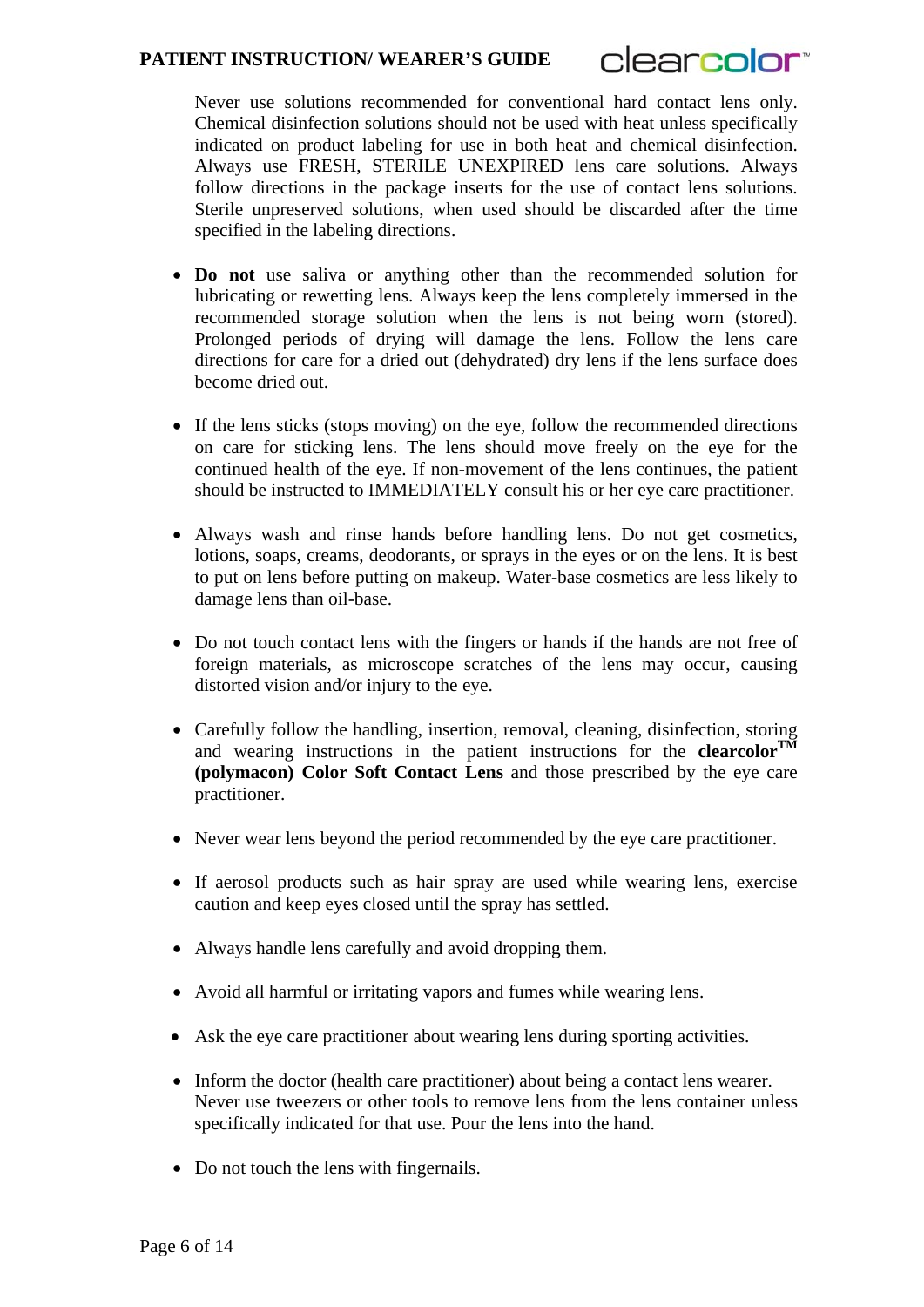

- Always contact the eye care practitioner before using any medicine or medications in the eyes.
- Always inform the employer of being a contact lens wearer. Some jobs may require use of eve protection equipment or may require that the patient not wear contact lens.
- As with any contact lens, follow-up visits are necessary to assure the continuing health of the patient's eyes. The patient should be instructed as to a recommended follow-up schedule.

## **ADVERSE REACTIONS**

The following problems may occur:

- Eyes stinging, burning, itching (irritation), or other eye pain
- Comfort is less than when lens was first placed on eye.
- Feeling that something is in the eye such as a foreign body or scratched area.
- Excessive watering (tearing) of the eye.
- Unusual eye secretions.
- Redness of the eye.
- Reduced sharpness of vision (poor visual acuity).
- Blurred vision, rainbows, or halos around objects.
- Sensitivity to light (photophobia).
- Dry eyes.

## **If you notice any of the above, IMMEDIATELY REMOVE YOUR LENS.**

 If discomfort or problems stops, then look closely at the lens. If the lens is damaged, DO NOT PUT THE LENS BACK ON YOUR EYE. Place the lens in the storage case and contact your eye care practitioner. If the lens has dirt, an eyelash, or other foreign body on it, or the problem stops and the lens appears undamaged, you should thoroughly clean, rinse, and disinfect the lens, then reinsert them. After reinsertion, if the problem continues, you should IMMEDIATELY REMOVE THE LENS AND CONSULT YOUR EYECARE PRACTITIONER.

When any of the above problems occur, a serious condition such as infection, corneal ulcer, neovascularization, or iritis may be present. KEEP LENS OFF THE EYE AND SEEK IMMEDIATE PROFESSIONAL IDENTIFICATION of the problem and prompt treatment to avoid serious eye damage.

## **PERSONAL CLEANLINESS and LENS HANDLING**

• Before Handling Your Lens:

#### *Cleanliness is an important aspect of contact lens care.*

Before handling your lens, always wash and rinse your hands thoroughly and dry them with a lint-free towel. Do not use soaps, lotions, cold creams, or perfumes which leave a residue on your hands. Avoid using medications, creams, deodorants, make-up, after shave lotions, or similar items prior to touching your lens. When hair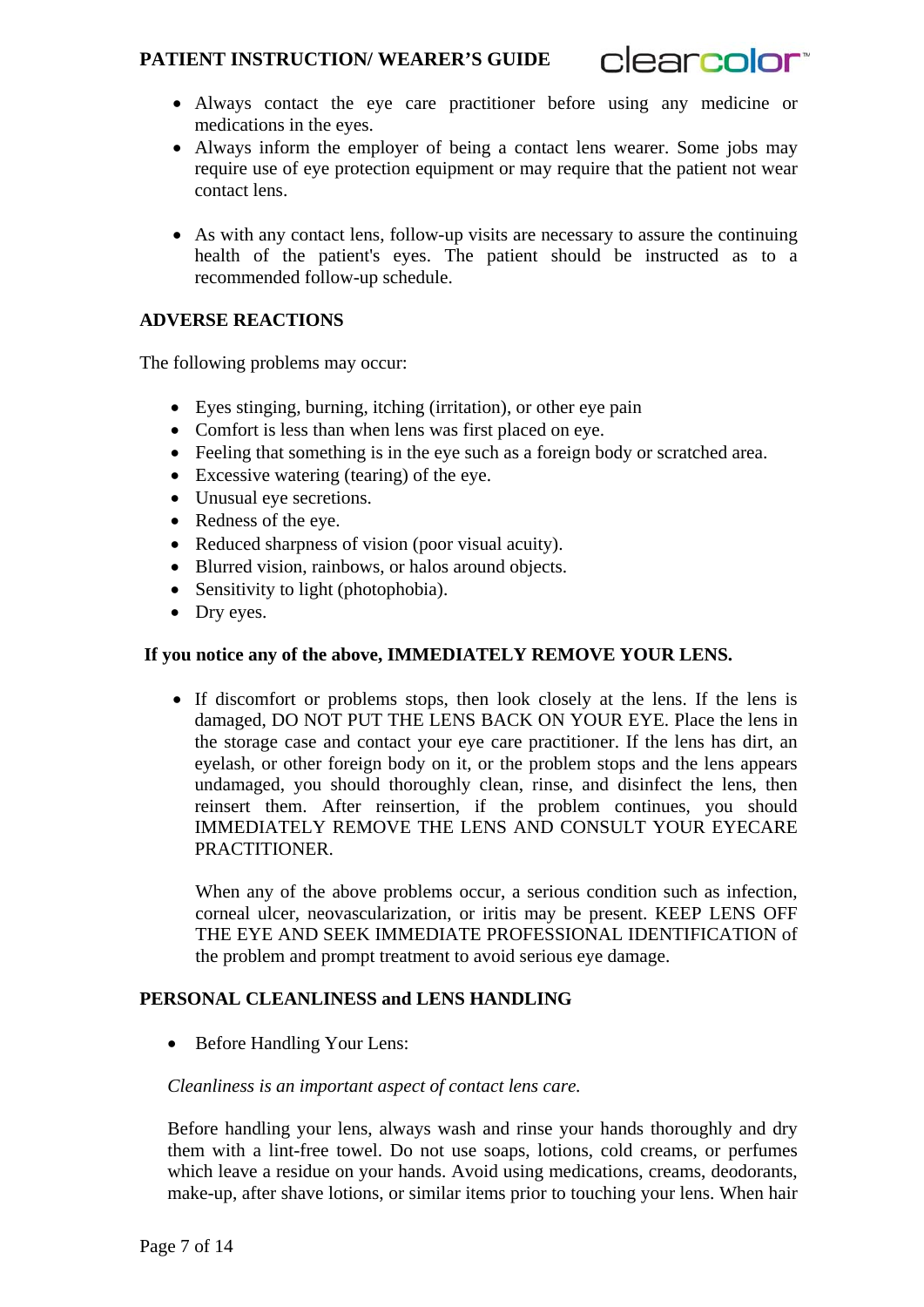clearcolor<sup>®</sup>

spray is used, the eye must be kept closed until the spray has settled. Take care in handling your lens. Always avoid touching your lens with your fingernails or other sharp objects. NEVER WORK DIRECTLY OVER A SINK WITH THE DRAIN OPEN, AS THE LENS MAY BE LOST.

- Handling and Placing the Lens on the Eye:
	- 1) To avoid the possibility of lens mix-ups, always start with the same lens first.
	- 2) Before inserting the lens, rinse well with fresh, sterile rinsing solution. Then place the lens on the tip of the index finger of your dominant hand.
	- 3) While positioned on your index finger, check to ensure the lens has not turned inside out. To check this, look at the profile of the lens against a light background. If the edge profile appears convex and bowl-shaped, then it is correct. If the lens is inverted, it will flare out at the edge. If the lens is inverted, simply reverse it by using light fingertip pressure. Be sure to avoid damaging the lens with your fingernails.
	- 4) Look straight ahead and raise the upper lid with your other index finger.
	- 5) Then look down, keep both eyes open and place the lens on the upper white part of the eye.
	- 6) Slowly release upper lid, and gently close your eye.
	- 7) The lens should center automatically, or it can be moved on center by gentle fingertip pressure through the lids.
	- 8) Repeat the above procedure for the second lens.
	- 9) If the lens appears to be stuck on your eye, apply a few drops of a recommended lubricating or rewetting solution to the eye and blink a few times. If the lens does not move freely on your eye, contact your eye care practitioner for further instructions.

There is no single "right way" of putting on lens. If you find this method of lens placement difficult, your eye care practitioner will suggest another method or provide additional information.

Removing the Lens:

Preparation:

- 1) Wash and rinse your hands thoroughly.
- 2) Dry hands with a lint-free towel.
- 3) Check that the lens is centered on the cornea before attempting to remove the lens. Check your vision by covering one eye. If vision is blurry, the lens is off-center. Re-center the lens before attempting to remove it.

Removal:

- 1) To avoid the possibility of lens mix-ups, always begin with the same lens.
- 2) Look up and keep both eyes open.
- 3) Using the middle finger of your dominant hand, gently pull down the lower lid of the first eye. Using the tip of your index finger of the same hand, touch the lens and slide it onto the white of the eye.
- 4) Gently "pinch" the lens between the index finger and the thumb and remove.
- 5) Repeat the procedure for the second eye.
- 6) If the lens cannot be easily moved, apply a few drops of lubricating or rewetting solution to the eye, blink a few times, and when the lens moves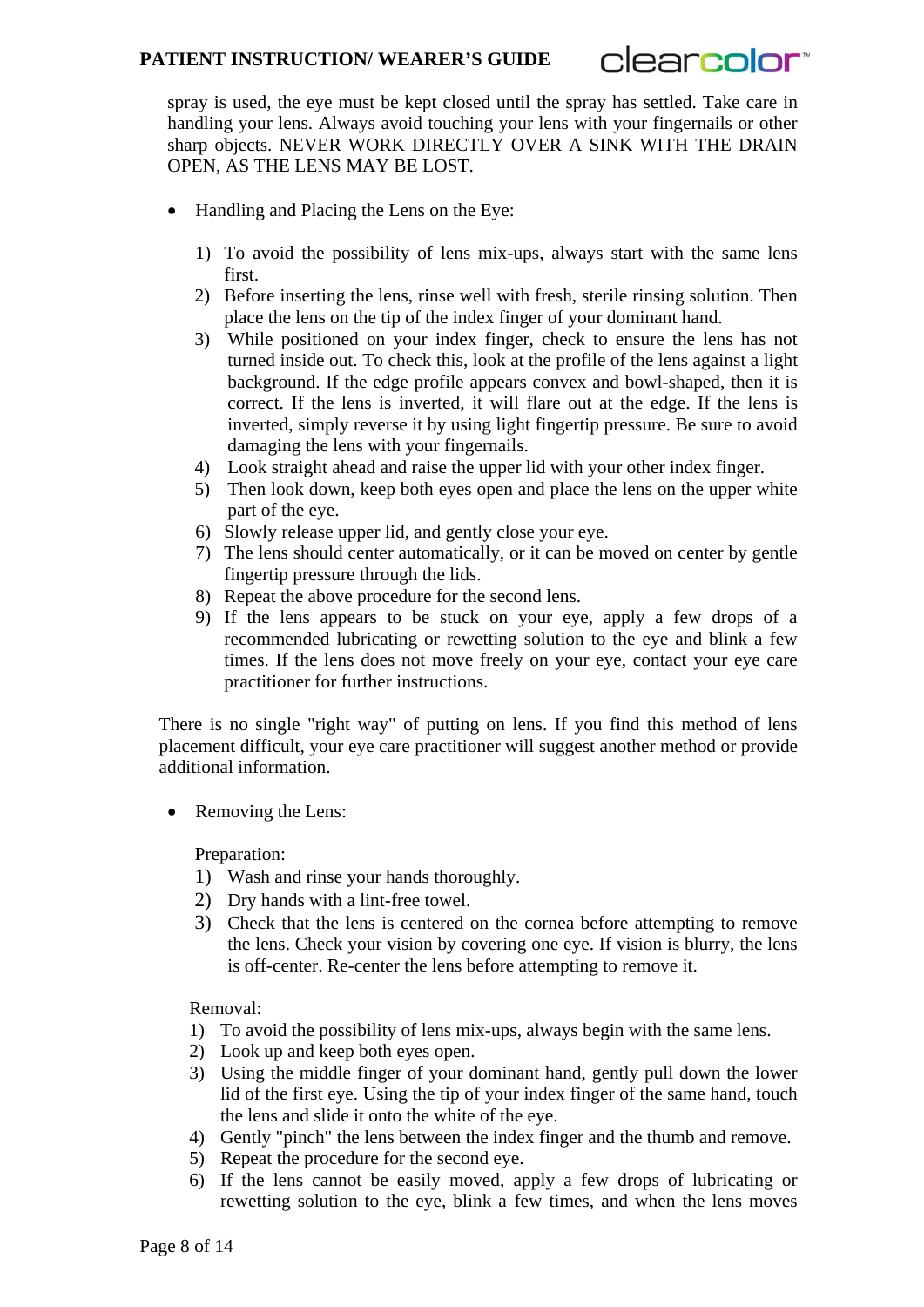

freely on the eye, remove in the manner described above. If the lens still cannot be moved, contact your eye care practitioner for further instruction.

7) Upon removal, clean each lens with a contact lens cleaner per the procedures described under the heading, CARING FOR YOUR LENS. Rinse well with rinsing solution and place in the lens storage case filled with fresh storage solution.

**IMPORTANT:** Always avoid touching your lens with your fingernails. Use only your fingertips.

If you find this method difficult, your eye care practitioner will suggest another method or provide additional instruction.

If the lens is chipped or torn, do not put the lens back on your eye. Return the lens to the storage case with fresh solution and contact your eye care practitioner.

#### **CARING FOR YOUR LENS**

Basic Instructions:

For continued safe and comfortable wearing of your lens, it is important that you first clean and rinse, then disinfect your lens after each removal, using the care regimen recommended by your eye care practitioner. Cleaning and rinsing are necessary to remove mucus, secretions, films, or deposits, which may have accumulated after removing them. Disinfecting is necessary to destroy harmful germs. You should adhere to a recommended care regimen. Failure to follow the regimen may result in development of serious ocular complications as discussed in the warning section above. If you require only vision correction, but will not or cannot adhere to a recommended care regimen for your lens, or are unable to place and remove your lens or have someone available to place and remove them, you should not attempt to get and wear contact lens. When you first get your lens, be sure you have to put the lens on and remove them while you are in your eye care practitioner's office. At that time you will be provided with a recommended cleaning and disinfection regimen and instructions and warnings for lens care, handling, cleaning, and disinfection. Your eye care practitioner should instruct you about appropriate and adequate procedures and products for your use, and provide you with a copy of the Wearer's Guide for the **clearcolor**<sup>TM</sup> (polymacon) **Color** Soft **Contact Lens**.

For safe contact lens wear, you should know and always practice your lens care routine:

- Always wash, rinse, and dry hands before handling contact lens.
- Always use fresh, sterile unexpired lens care solutions.
- Use recommended system of lens care and carefully follow instructions on solution labeling.
- Different solutions cannot always be used together, and not all solutions are safe for use with all lens. DO NOT ALTERNATE OR MIX LENS CARE SYSTEMS UNLESS INDICATED ON SOLUTION LABELING.
- Do not use saliva or anything other than the recommended solutions for lubricating or rewetting lens. Do not put lens in the mouth.
- Never rinse you lens in water from the tap. There are two reasons for this:
	- a. Tap water contains many impurities that can contaminate or damage your lens and may lead to eye infection or injury.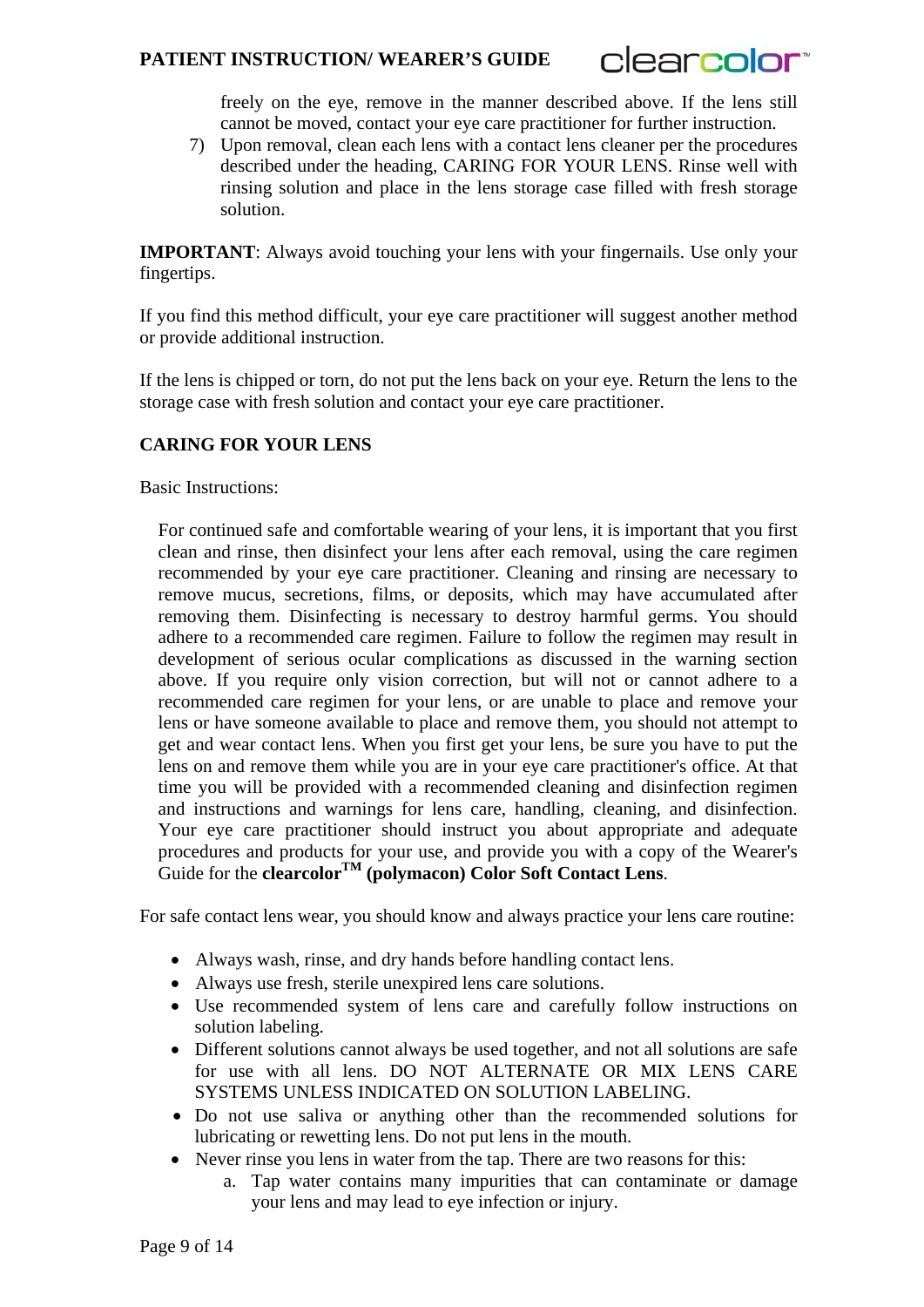

b. You might lose the lens down the drain.

- The eye care practitioner should recommend a care system that is appropriate for the **clearcolorTM (polymacon) Color Soft Contact Lens**. Each lens care product contains specific directions for use and important safety information, which should be read and carefully followed.
- Clean one lens first (always the same lens first to avoid mix-ups), rinse the lens thoroughly with recommended rinsing or disinfecting solution to remove the cleaning solution, mucus, and film from the lens surface, and put lens into correct chamber of the lens storage case. Then repeat the procedure for the second lens.
- After cleaning, disinfect lens using the system recommended by the manufacture and/or your eye care practitioner.
- To store lens, disinfect and leave them in the closed/unopened case until ready to wear. If lens are not to be used immediately following disinfection, you should consult the package insert or your eye care practitioner for information on storage of lens.
- Always keep your lens completely immersed in a recommended disinfecting/conditioning solution when the lens is not being worn. If you discontinue wearing your lens, but plan to begin wearing them after a few weeks, ask your eye care practitioner for a recommendation on how to store your lens.
- The **clearcolorTM (polymacon) Color Soft Contact Lens** can be disinfected using a chemical (NOT HEAT) disinfecting system.
- Contact lens cases can be a source of bacteria growth. After removing the lens from the case, empty and rinse the lens storage case with solution as recommended by the lens case manufacture; then allow the lens case to air dry. When the case is used again, refill it with storage solution. Replace lens case at regular intervals as recommended by the lens case manufacture or your eye care practitioner.
- Your eye care practitioner may recommend a lubricating/rewetting solution for your use. Lubricating/Rewetting solutions can be used to wet (lubricate) your lens while you are wearing them to make them more comfortable.
- **Lenses prescribed for frequent replacement:** The **clearcolor**<sup>TM</sup> (polymacon) Color Soft Contact Lens may be prescribed in a frequent replacement program and should be thrown away after the recommended wearing period prescribed by the eye care practitioner.

## **LENS DEPOSITS AND USE OF ENZYMATIC CLEANER**

Enzyme cleaning may be recommended by the eye care practitioner. Enzyme cleaning removes protein deposits on the lens. These deposits cannot be removed with regular cleaners. Removing protein deposits is important for the well-being of the patient's lens and eyes. If these deposits are not removed, they can damage the lens and cause irritation. Enzyme cleaning does NOT replace routine cleaning and disinfecting. For enzyme cleaning, the patient should carefully follow the instructions in the enzymatic cleaning labeling.

#### **Lens Case Cleaning and Maintenance:**

Contact lens cases can be a source of bacteria growth. After removing the lens from the case, empty and rinse the lens storage case with solution as recommended by the lens case manufacturer; then allow the lens case to air dry. When the case is used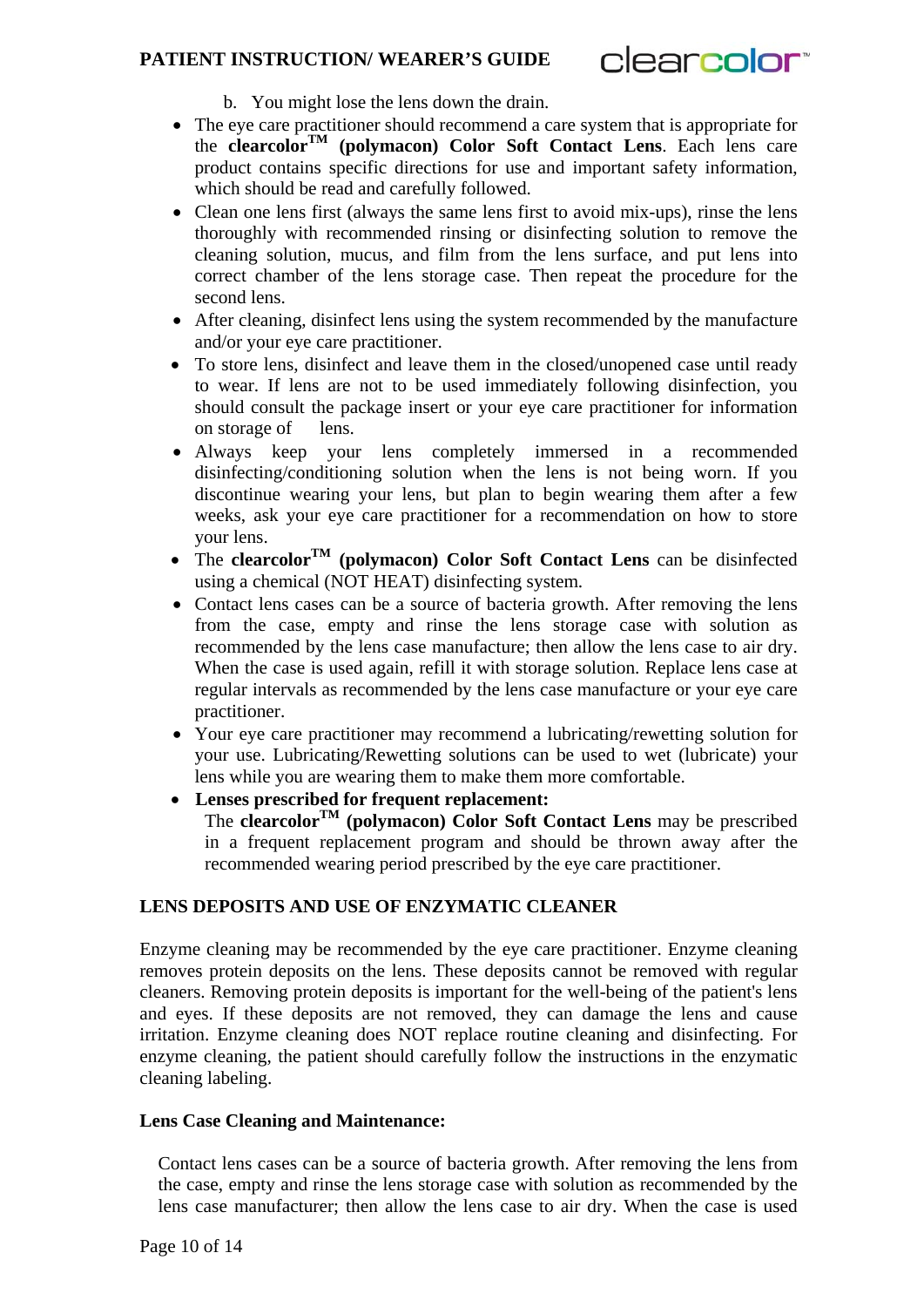clearcolor<sup>®</sup>

again, refill it with storage solution. Replace lens case at regular intervals as recommended by the lens case manufacture or your eye care practitioner.

#### **Care for a Sticking (non-moving) Lens:**

If the lens sticks (cannot be removed), you should apply 3 to 4 drops of the recommended lubricating or rewetting solution directly to the eye and wait until the lens begins to move freely on the eye before removing it. If non-movement of the lens continues after 15 minutes, you should IMMEDIATELY consult your eye care practitioner.

#### **Care for a Dried out (dehydrated) dry Lens:**

If for some reason your lens dry out completely: a minimum of handling is important as they are very brittle in the dehydrated state. Carefully place them in rinsing or storage solution for a minimum of thirty minutes during which time they will become soft and flexible. Then follow the cleaning, rinsing, and disinfecting procedures, including soaking the lens in storage and disinfection solution for four hours before wearing again.

#### **Chemical (NOT HEAT) Disinfection:**

- 1. Wash and rinse your hands thoroughly BEFORE HANDLING LENS.
- 2. After removal of lens, CLEAN the lens by applying three drops of cleaner to each surface. Then rub the lens between your fingers for 20 seconds.
- 3. AFTER CLEANING, thoroughly rinse both surfaces of the lens with a steady stream of fresh, sterile rinsing solution for approximately 10 seconds.
- 4. Fill contact lens carrying case with the recommended disinfection and storage solution and place lens in the proper cells and soak as recommend in solution labeling.

Note: DO NOT HEAT THE DISINFECTION SOLUTION AND LENS.

Caution: Lenses that are chemically disinfected may absorb ingredients from the disinfecting solution which may be irritating to the eyes. A thorough rinse in fresh, sterile rinsing solution prior to placement on the eye should reduce the potential for irritation.

#### **EMERGENCIES**

If any chemicals of any kind (household products, gardening solutions, laboratory chemicals, etc.) are splashed into the eyes, you should:

#### **FLUSH EYES IMMEDIATELY WITH TAP WATER AND IMMEDIATELY CONTACT YOUR EYECARE PRACTITIQMER OR VISIT A HOSPITAL EMERGENCY ROOM WITHOUT DELAY. WHEN TO CALL YOUR PRACTITIONER?**

Certain symptoms may be early indicators of potentially serious problems. A careful examination of your lens, and professional examination of your eyes, may be required. Remove the lens following the instructions outlined in this guide, and you're your eye care practitioner if: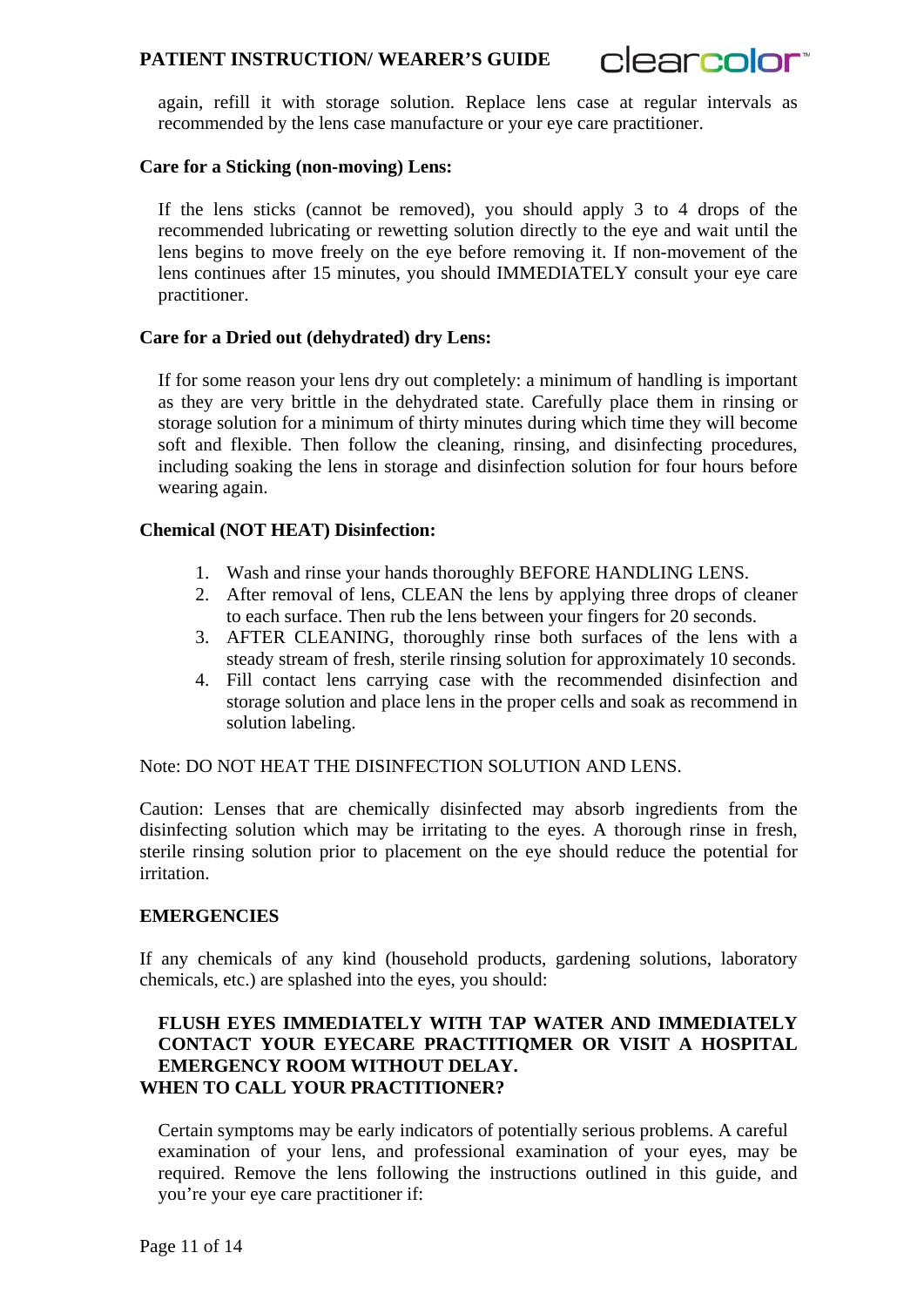

1) Your eye becomes red and feels irritated or "gritty".

2) You notice a change in your vision or see rainbows or halos around objects.

3) You experience discomfort and/or sensitivity to lights.

#### *A good general policy is:*

"IF IN DOUBT ... TAKE THE LENS OUT" and contact your eye care practitioner.

Learn and Use Proper lens Care Habits:

- 1) Follow Instructions.
- 2) Handle Lens Properly.
- 3)Learn How to Put On and Take Off Your Lens.
- 4) Keep Your Lens Clean.
- 5) Disinfection is a Necessary Security.

#### **INSTRUCTIONS FOR MONOVISION WEARER**

- You should be aware that as with any type of lens correction, there are advantages and compromises to monovision contact lens therapy. The benefit of clear near vision in straight ahead and upward gaze that available with monovision may be accompanied by a vision compromise that may reduce your visual acuity and depth perception for distance and near tasks. Some patients have experienced difficulty adapting to it. Symptoms, such as mild blurred vision, dizziness, headaches and a feeling of slight imbalance, may last for a brief minute or for several weeks as adaptation takes place. The longer these symptoms persist, the poorer your prognosis for successful adaptation. You should avoid visually demanding situations during the initial adaptation period. It is recommended that you first wear these contact lenses in familiar situations, which are not visually demanding. For example, it might be better to be a passenger rather than a driver of an automobile during the first few days of lens wear. It is recommended that you only drive with monovision correction if you pass you state driver's license requirements with monovision correction.
- Some monovision patients will never be fully comfortable functioning under low levels of illumination, such as driving at night. If this happens, you may want to discuss with your eye care practitioner having additional contact lenses prescribed so that both eyes are corrected for distance when sharp distance binocular vision is required.

If you require very sharp near vision during prolonged close work, you may want to have additional contact lenses prescribed so that both eyes are corrected for near when sharp near binocular vision is required.

- Some monovision patients require supplemental spectacles to wear over the monovision correction to provide the clearest vision for critical tasks. You should discuss this with your eye care practitioner.
- It is important that you follow your eye care practitioner's suggestions for adaptation to monovision contact lens therapy. You should discuss any concerns that you may have during and after the adaptation period.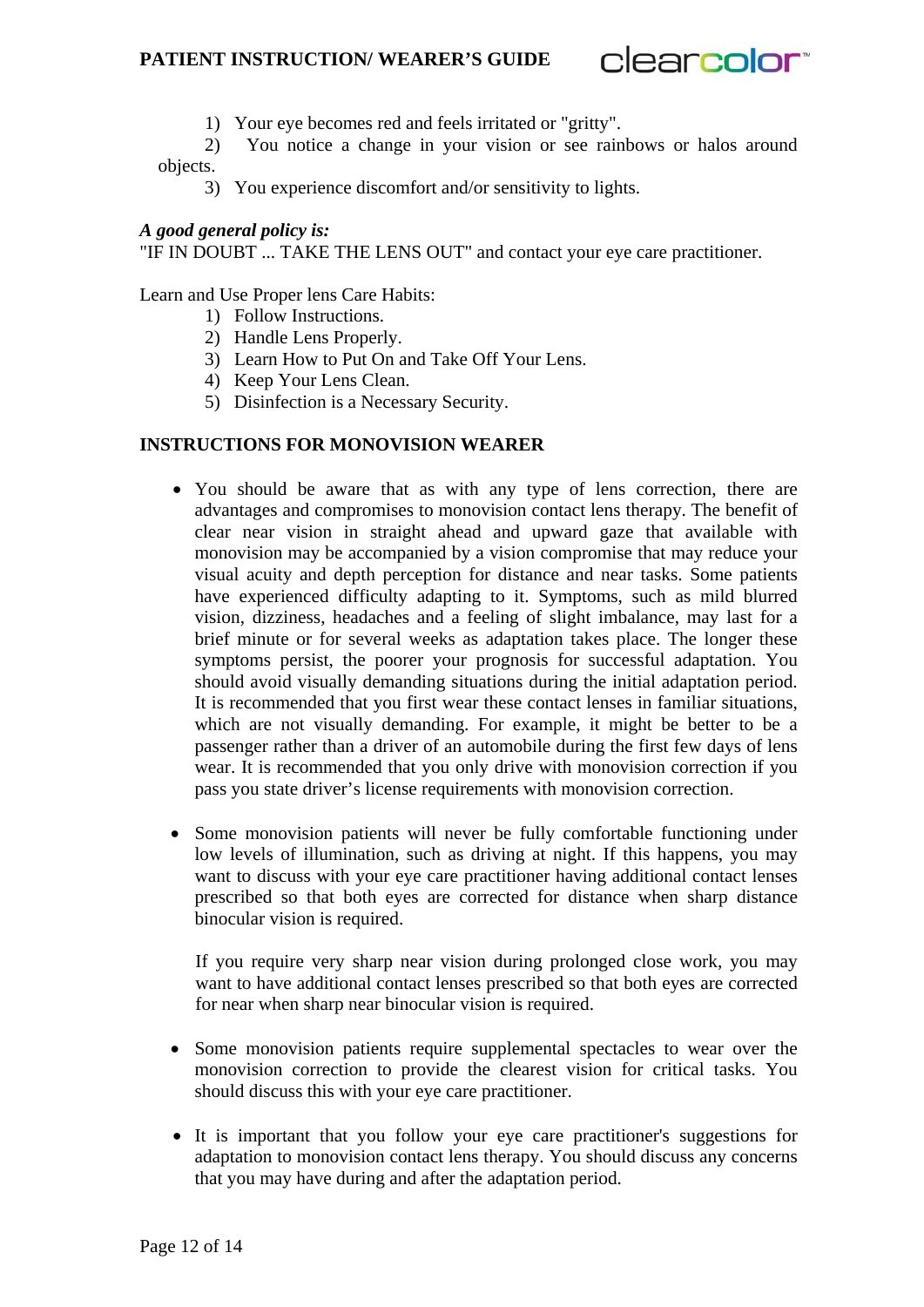

• The decision to be fit with monovision correction is most appropriately left to the eye care practitioner in conjunction with you, after carefully considering and discussing your needs.

## **RECOMMENDED LENS CARE PRODUCTS**

The eye care practitioner should recommend a care system that is appropriate for the **clearcolorTM (polymacon) Color Soft Contact Lens.** Each lens care product contains specific directions for use and important safety information, which should be read and carefully followed.

#### **WEARING SCHEDULE**

THE WEARING AND REPLACEMENT SCHEDULES SHOULD BE DETERMINED BY YOUR EYECARE PRACTITIONER.

The **clearcolorTM (polymacon) Color Soft Contact Lens** is indicated for daily wear. The maximum suggested wearing time for this lens is:

| DAY | <b>HOURS</b>      |
|-----|-------------------|
|     |                   |
|     |                   |
|     | 10                |
|     | 12                |
|     | 14                |
|     | All Waking hours* |

## **STUDIES HAVE NOT BEEN COMPLETED TO SHOW THAT THE clearcolorTM (POLYMACON) COLOR SOFT CONTACT LENS IS SAFE TO WEAR DURING SLEEP.**

#### **IMPORTANT**

In the event that you experience any difficulty wearing your lens or you do not understand the instructions given you, DO NOT WAIT for your next appointment. TELEPHONE YOUR EYECARE PRACTITIONER IMMEDIATELY.

#### **Clearlab SG Pte. Ltd.**

139 Joo Seng Road, Singapore 368362 Tel: +65 6749 1090 Fax: +65 6282 3953 Email: Regulatory@clearlab.com Website: www.clearlab.com

**CAUTION: Federal law restricts this device to sale by or on the order of a licensed practitioner.**